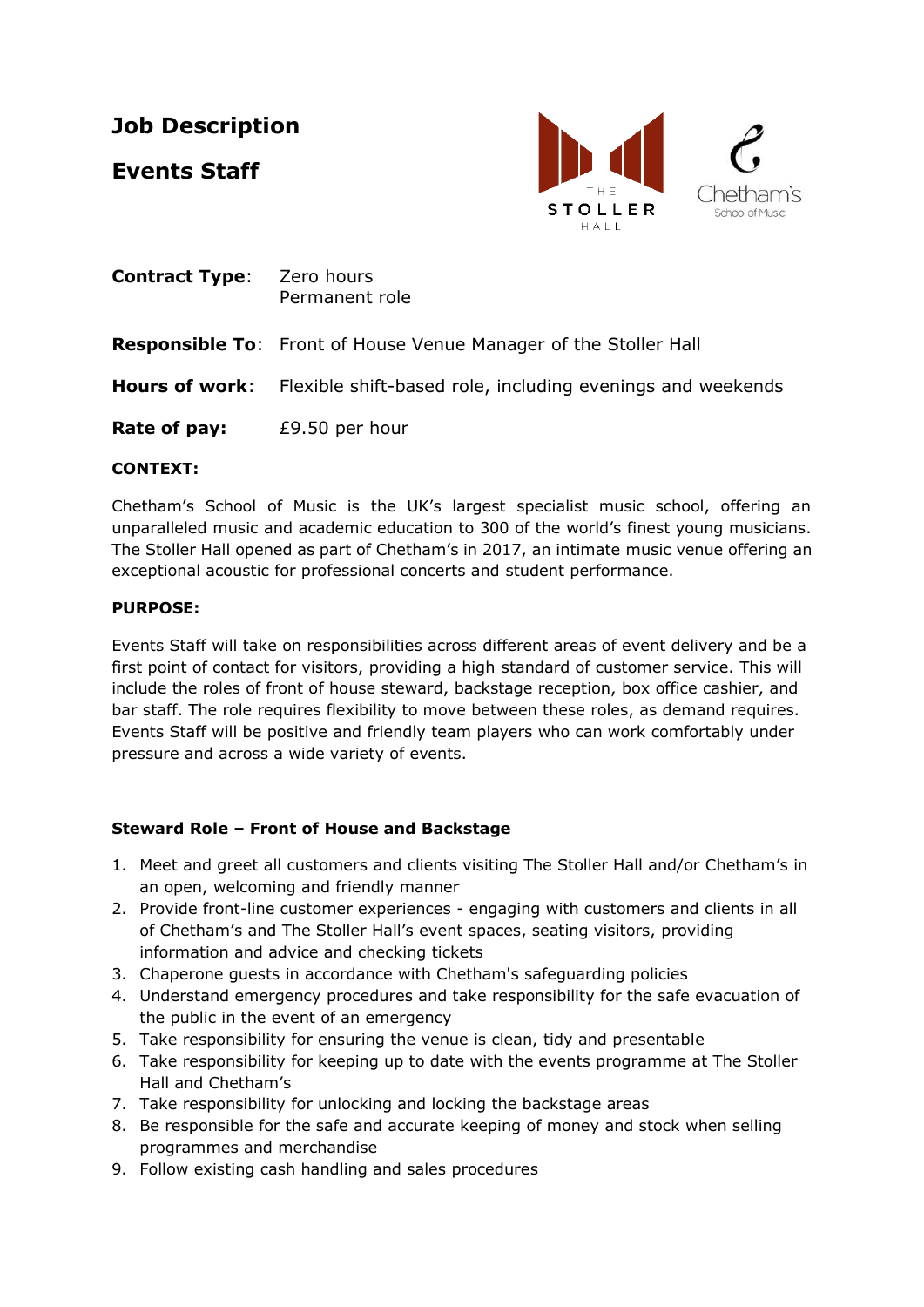10. Any ad hoc administration tasks as required

#### **Box Office Role**

- 1. Sell tickets and other merchandise at The Stoller Hall Box Office
- 2. Take telephone bookings and answer customer queries
- 3. Manage cash, chip & pin, and customer not present transaction
- 4. Collate, print and prepare advance ticket purchases for collection
- 5. Prepare and distribute guest and press tickets on the night of the performance
- 6. Advise customers with specific access requirements on appropriate seating, sightlines and hall facilities
- 7. Field audience feedback and complaints, escalating to the Duty Manager if required
- 8. Restock print materials in the Box Office and Atrium and keep the area presentable at all times

#### **Bar Role**

- 1. Interact with customers in an open, welcoming and friendly manner
- 2. Take orders, preparing and serving drinks and occasionally food items
- 3. Keep the bar clean, tidy and well stocked, washing and collecting glasses
- 4. Maintain high standards of hygiene, health and safety
- 5. Understand emergency procedures and ensure the safe evacuation of the public in the event of an emergency
- 6. Be responsible for the secure and accurate keeping of money and bar stock
- 7. Operate EPOS (Electronic Point of Sales) and related software
- 8. Actively upsell interval drink pre-orders in order to minimise queue times
- 9. Follow existing cash handling and sales procedures

#### **General Responsibilities**

- 1. Be an ambassador for Chetham's and The Stoller Hall, a first point of contact for all visitors, artists and clients, providing a world class customer experience
- 2. Display a flexible "can do" approach which will enhance Chetham's wider reputation
- 3. Operate in accordance with Chetham's policies and procedures including, in particular, Chetham's Child Protection and Safeguarding Children Policy Statements (see separate document)
- 4. Undertake any training necessary to meet the requirements of the post
- 5. Adopt a flexible approach to working hours as required by the business
- 6. Proactively make recommendations to enhance customer experience and improve efficiency and safety of events
- 7. Undertake any other duties, relevant to the post holder's skills, which may, from time to time be deemed necessary
- 8. Be open to new ideas, understand the need for change and be willing to adapt
- 9. Be aware of the issues of equality and diversity, understand and be sensitive to cultural differences
- 10. Display a smart, well-groomed appearance
- 11. Maintain a high level of attendance
- 12. Take all possible steps to ensure a safe working environment for self and others
- 13. Take instruction and duties from Managers at both Chetham's and the Stoller Hall (including the Stoller office team)
- 14. Any other duties as required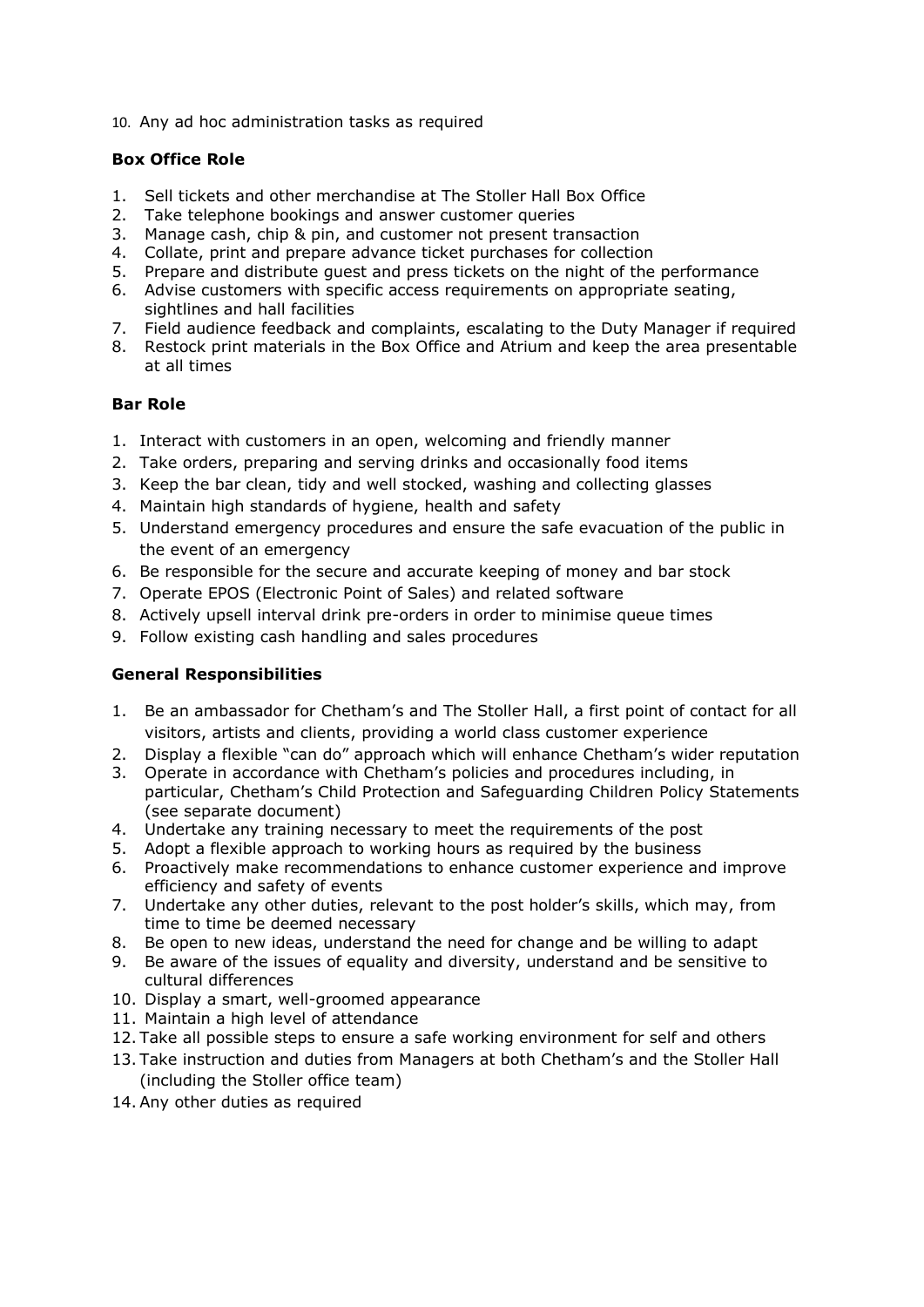# **Person Specification**

## **Essential**

- Previous experience in a customer facing role
- You will be a highly motivated team player who can demonstrate a genuine passion and belief in creating and providing an exceptional customer experience
- A proactive and enthusiastic team player with excellent written and verbal communication skills
- A well organised approach to work, action tasks set by Managers and customer requests efficiently and effectively
- Ability to remain calm during busy periods
- Confidence to work alone as well as part of a team
- A positive and flexible approach to work
- Excellent time keeping skills with a committed and responsible attitude
- Ability to react quickly to new information and situations
- A smart, well-groomed appearance

#### **Desirable**

- Knowledge of and passion for music and the arts
- Previous experience working in a bar
- Previous experience in a box office, ticket sales, or retail role
- Knowledge of Spektrix box office software (or similar e.g. Ticketsolve)
- Competence with Microsoft Office software including Word and Excel